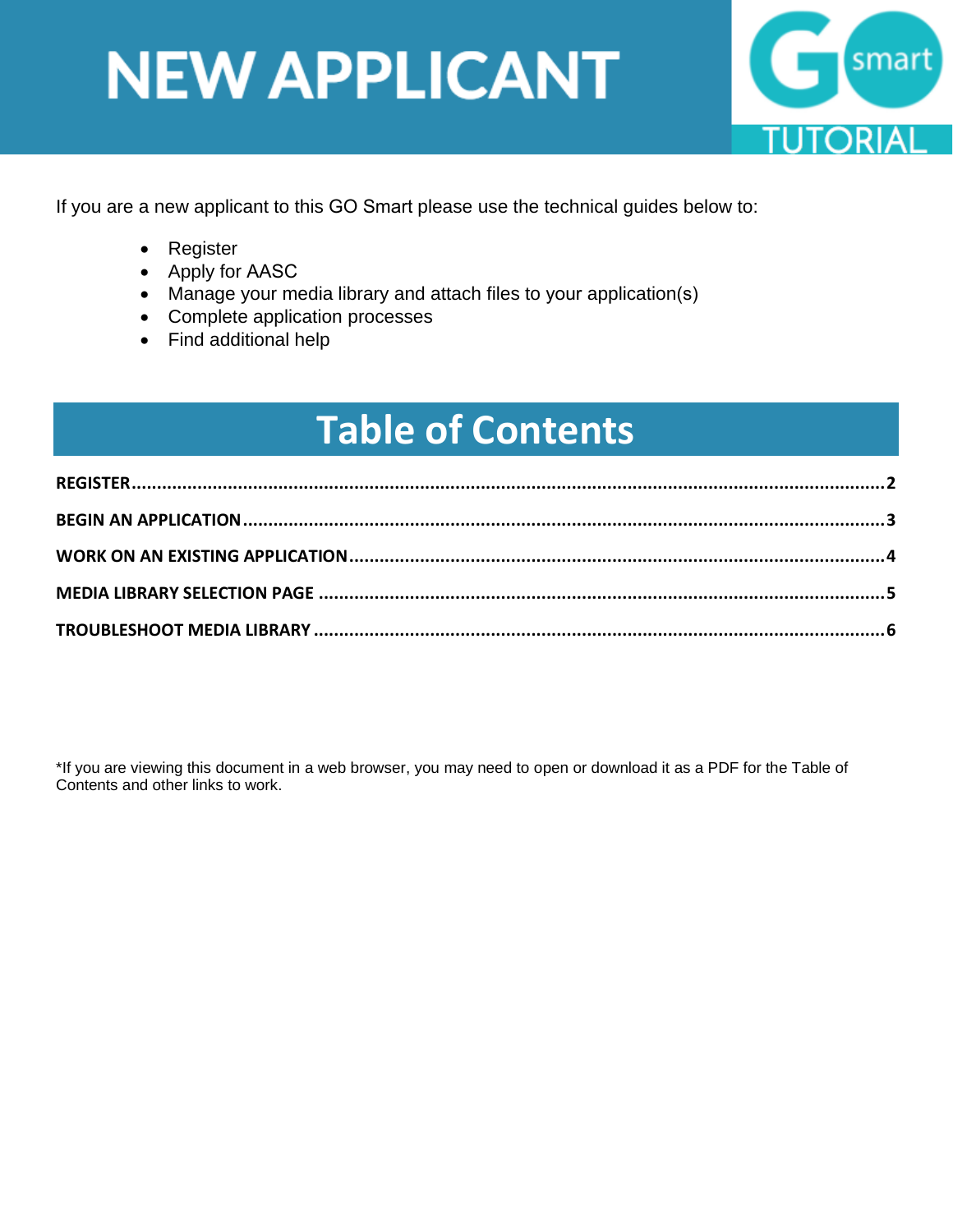

### <span id="page-1-0"></span> **REGISTER**

In order to submit an AASC application, you will need to register in GO Smart. You will be able to access the home page when you first navigate to the site; however, if you leave the home page, you will be prompted to register or login. You will be able to view custom navigation pages, but you will not be able to edit your profile, access applications, or manage your media until you log in.

| Home<br>Resources            | <b>Grant Guidelines</b><br>Login    | <b>Tech Tips</b> |
|------------------------------|-------------------------------------|------------------|
| Login                        |                                     |                  |
| <b>User Name:</b>            |                                     |                  |
| Password:                    |                                     |                  |
|                              | Login                               |                  |
| Enter your email address:    | Forgot your Username?               |                  |
|                              | Remind me!                          |                  |
|                              | Forgot your Password?               |                  |
| Enter your email address:    |                                     |                  |
| Enter your username:         |                                     |                  |
|                              | <b>Reset Password</b>               |                  |
| New to the site?             | Click Here to create a new profile. |                  |
| Are you a panelist reviewer? | Login here.                         |                  |

- 1. Navigate to the new GO Smart portal here:<https://hawaii.gosmart.org/login.php>
- 2. Locate and click the link at the bottom of the Home or Login page that says "**New to the site?** *Click Here to create a new profile."*
- 3. Agree to the terms, answer the questions on the registration page, and **Save** to create your profile.
- 4. If you want multiple people to work on a single application, they will all need to **login with the same username and password**.
- 5. You can always update any information of your profile. Once logged in, click **Edit Profile** in your navigation bar to access and edit your registration information.
- 6. Use the **retrieval tools** on the Login page if you forget your username or password.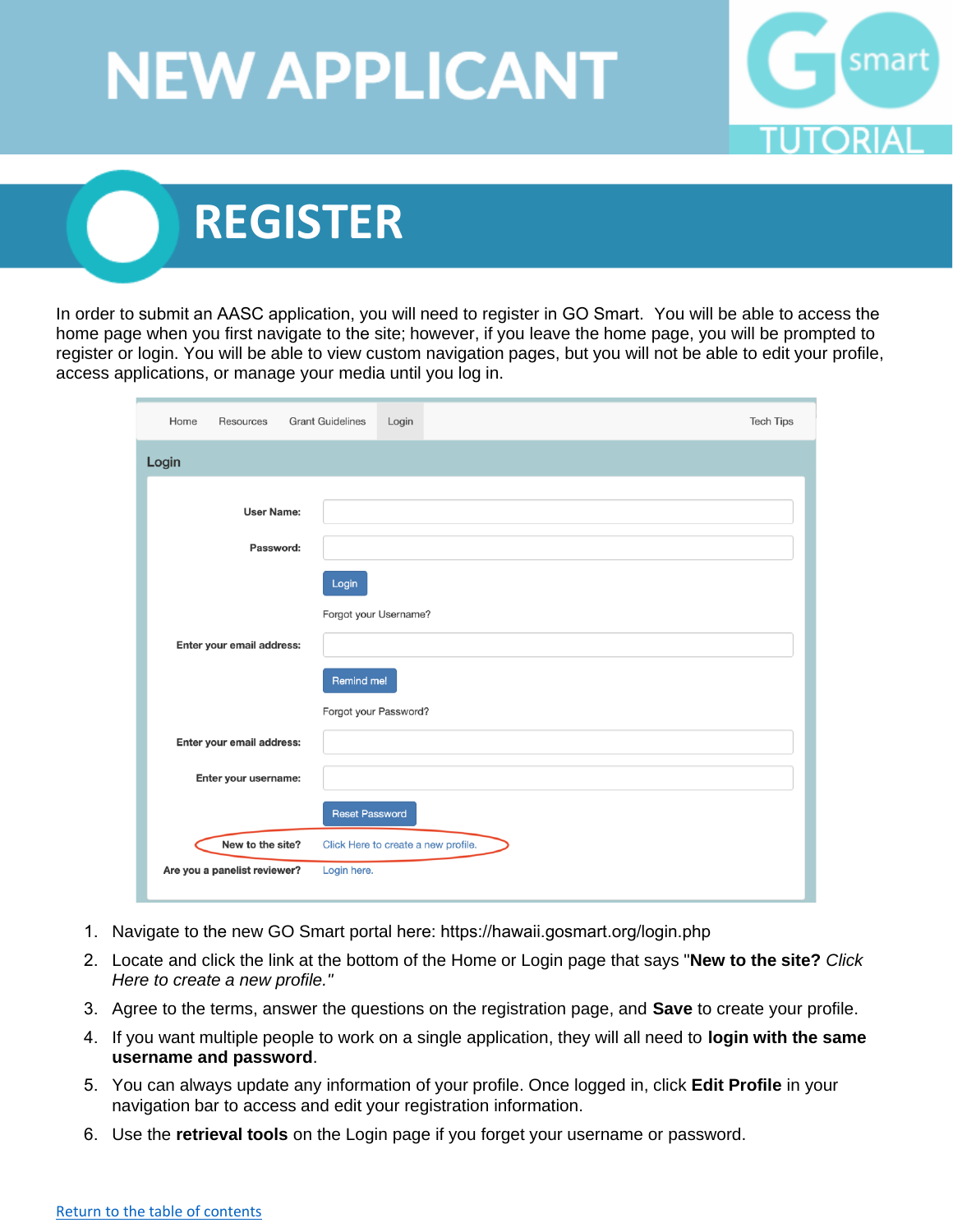

## <span id="page-2-0"></span> **BEGIN AN APPLICATION**

#### When you are ready to work on your application, you will use your **Current Programs & Applications** tab to find the AASC Application.

| Home                                                                                                                                                                                                                                                                                                                                                                                                                                                                                                       | <b>Edit Profile</b>               | <b>Current Programs &amp; Applications</b> | Media Library | Resources                    | <b>Grant Guidelines</b> | Logout |                              | <b>Tech Tips</b> |
|------------------------------------------------------------------------------------------------------------------------------------------------------------------------------------------------------------------------------------------------------------------------------------------------------------------------------------------------------------------------------------------------------------------------------------------------------------------------------------------------------------|-----------------------------------|--------------------------------------------|---------------|------------------------------|-------------------------|--------|------------------------------|------------------|
| <b>Active Programs</b>                                                                                                                                                                                                                                                                                                                                                                                                                                                                                     |                                   |                                            |               |                              |                         |        |                              |                  |
|                                                                                                                                                                                                                                                                                                                                                                                                                                                                                                            |                                   |                                            |               |                              |                         |        |                              |                  |
|                                                                                                                                                                                                                                                                                                                                                                                                                                                                                                            |                                   |                                            |               |                              |                         |        | <b>Invitational Password</b> |                  |
|                                                                                                                                                                                                                                                                                                                                                                                                                                                                                                            | <b>Community Support 2020</b>     |                                            |               |                              |                         |        |                              |                  |
| operating budget between \$10,000 and \$99,999. Applications will be used to determine the impact of your organization or project on the welfare of the<br>community it serves.<br><b>Message about Program:</b><br>If awarded, this grant funding will be available for discretionary funding of the project from July 1, 2018 through June 30, 2019. You will need to provide an<br>interim report by December 31, 2019 and Final Report on July 15, 2020 with proof of funds supporting your community. |                                   |                                            |               |                              |                         |        |                              |                  |
|                                                                                                                                                                                                                                                                                                                                                                                                                                                                                                            |                                   |                                            |               |                              |                         |        |                              |                  |
|                                                                                                                                                                                                                                                                                                                                                                                                                                                                                                            |                                   | Available:<br>January 1st, 2019 9:00 AM    |               | <b>START Intent to Apply</b> |                         |        |                              |                  |
|                                                                                                                                                                                                                                                                                                                                                                                                                                                                                                            | <b>Final Submission Deadline:</b> | December 15th, 2020 12:00<br>AM            | Preview       |                              |                         |        |                              |                  |
|                                                                                                                                                                                                                                                                                                                                                                                                                                                                                                            |                                   |                                            |               |                              |                         |        |                              |                  |

- 1. Navigate to the **Current Programs & Applications** tab to begin working on your application.
- 2. Learn more about the program by reading the included **description** and/or **message**.
- 3. If the application is currently available to you, click the **START** link to begin working on the form. If it is not yet available, you can click on the Preview link to view a read-only version.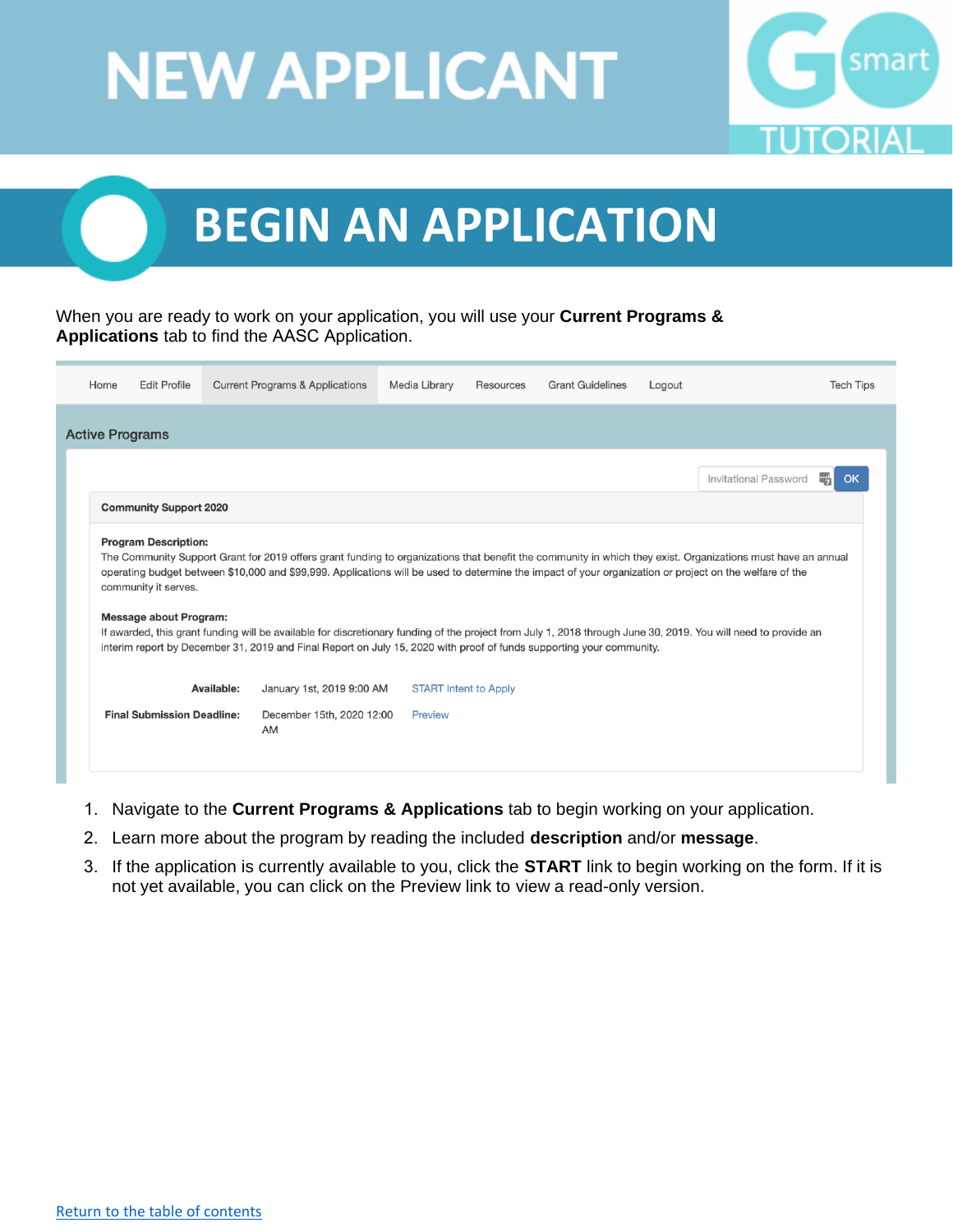

### <span id="page-3-0"></span> **WORK ON AN EXISTING APPLICATION**

| Home                                                    | <b>Edit Profile</b>                                                                                                                          | <b>Current Programs &amp; Applications</b>                                         | Media Library        | Resources | <b>Grant Guidelines</b> | Logout | <b>Tech Tips</b> |
|---------------------------------------------------------|----------------------------------------------------------------------------------------------------------------------------------------------|------------------------------------------------------------------------------------|----------------------|-----------|-------------------------|--------|------------------|
|                                                         |                                                                                                                                              | Community Partnership 2020 #MT200001                                               |                      |           |                         |        |                  |
| $\bullet$<br>٠<br>٠<br>$\bullet$<br>Submit<br>$\bullet$ | <b>Application Form</b><br><b>Media Attachments</b><br><b>Certification and Signature</b>                                                    | <b>Custom Narrative - Media Attachments</b>                                        |                      |           |                         |        |                  |
|                                                         | <b>Certification and</b><br>Signature                                                                                                        |                                                                                    |                      |           |                         |        |                  |
|                                                         | * Electronic Signature<br>(Typing your name here certifies you have<br>signed off on the responses and<br>requirements of this application.) |                                                                                    |                      |           |                         |        |                  |
|                                                         |                                                                                                                                              | * Today's Date<br>$\mathbf{1}$<br>$\checkmark$<br>$\checkmark$<br><b>Save Work</b> | 2020<br>$\checkmark$ |           |                         |        |                  |
|                                                         |                                                                                                                                              | Did I Complete This Page?                                                          |                      |           |                         |        |                  |
| Previous                                                |                                                                                                                                              |                                                                                    | <b>View PDF</b> A    |           |                         |        | <b>Next</b>      |

- *1.* Navigate to the AASC Application from the Current Programs & Applications tab. Select **START** or **EDIT** for the application item you want to work on.
- *2.* Navigate through the form by using the **Table of Contents** OR by using the **Previous** and **Next** buttons at the bottom of the page. *Your application will look different than the short example above.*
- *3.* Click **Save Work** at the bottom of **EVERY** page before clicking Previous, Next, or the title of a different page in the Table of Contents.
- *4.* Where available, click the **"Did I complete This Page?"** link at the bottom of any page to check if any required item was not answered.
- *5.* Use the **View PDF** button at the bottom of any page to view your application exactly as admin and panelists will view your application.
- *6.* **Submit** your application item on the final page of the table of contents. Once you submit the item it becomes Read-only and can only be edited upon request.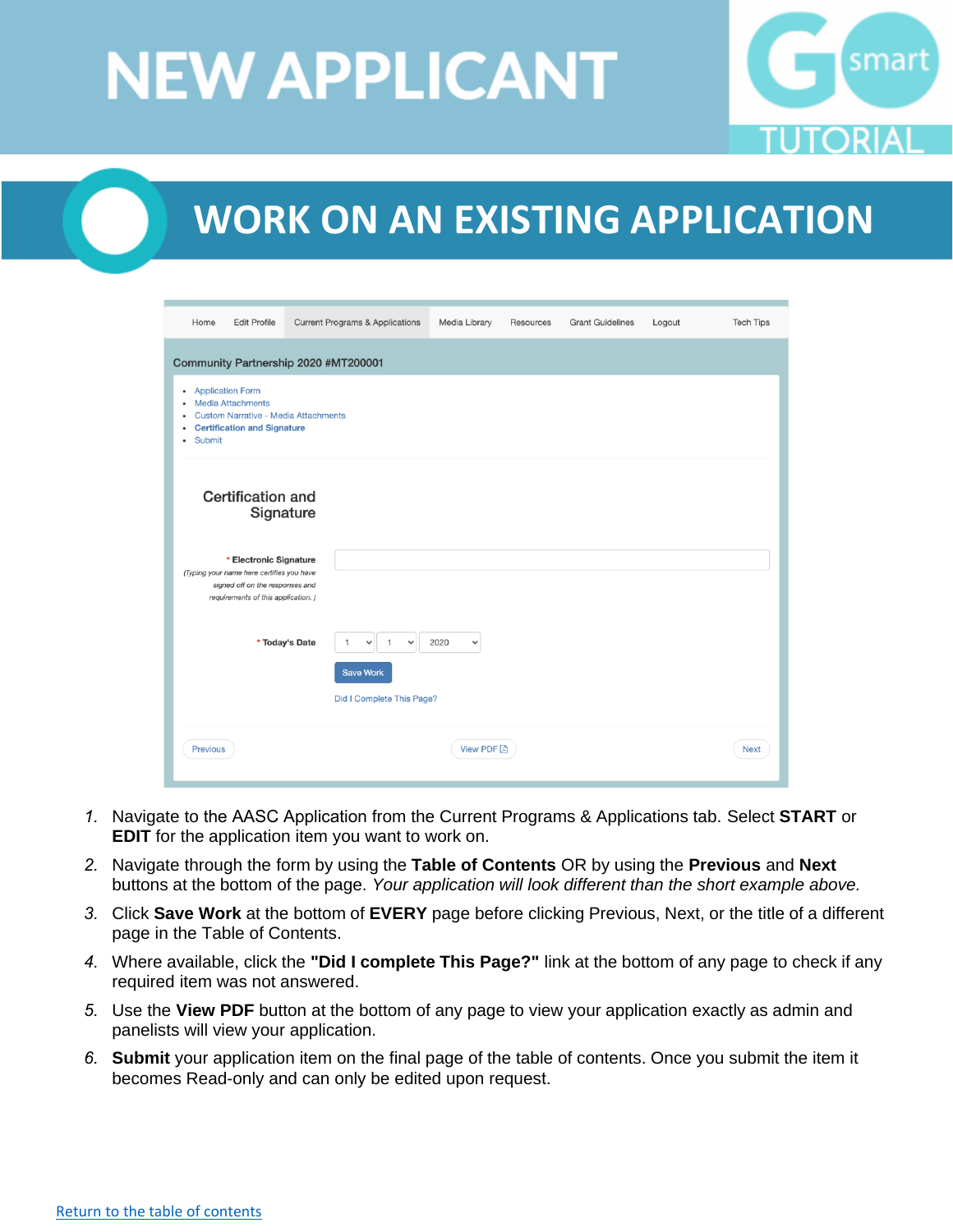

### **MEDIA LIBRARY SELECTION PAGE**

<span id="page-4-0"></span>One of the pages within your application will give you the opportunity to use an **Attach [Media]** button, as shown in the example below. If you see these buttons you are on a **Media Library Selection** page. In order to utilize this page, you will need to upload files to your Media Library that you will then attach to this page. This page in the application will be called "Example Artist Images"

| Community Partnership 2020 #MT200001<br>• Application Form                                                         |                                                                                                                                                                                                                                                                                                                                                        |
|--------------------------------------------------------------------------------------------------------------------|--------------------------------------------------------------------------------------------------------------------------------------------------------------------------------------------------------------------------------------------------------------------------------------------------------------------------------------------------------|
| <b>Media Attachments</b><br>Custom Narrative - Media Attachments<br><b>Certification and Signature</b><br>· Submit |                                                                                                                                                                                                                                                                                                                                                        |
| Media<br><b>Attachments</b>                                                                                        | The following items must be submitted with this application form in order for the application to be considered complete:<br>- One (1) video (from 3 to 6 minutes long) where the candidate answers the questions included in this document of video<br>requirements<br>- One photograph (JPG preferred)<br>- One recommendation letter (PDF preferred) |
| Attach Image                                                                                                       | · You must attach at least 1 image file(s).<br>• You may attach up to 2 image file(s).<br>· You have attached 2 image file(s).<br>· Image file size must not exceed 5.00 MB.                                                                                                                                                                           |
|                                                                                                                    | <b>Upload New Media File</b>                                                                                                                                                                                                                                                                                                                           |
|                                                                                                                    | Attach existing files from your library by checking the box(es) below. Detach selected files by unchecking the box                                                                                                                                                                                                                                     |
| detail view                                                                                                        | Attach DENVER to application #MT200001<br>· File Size: 0.062 MB<br>- Permission granted for .Demonstrations marketing use.                                                                                                                                                                                                                             |
| detail view                                                                                                        | Attach RED ROCKS to application #MT200001<br>· File Size: 1.038 MB<br>- Permission granted for .Demonstrations marketing use.                                                                                                                                                                                                                          |
| Save                                                                                                               | You must click "Save" to save your selection. Preview all selected media at the bottom of this page.                                                                                                                                                                                                                                                   |

- 1. Click any of the **Attach [Media]** buttons (ie. Attach Image, Attach Audio, etc.).
- 2. Check the **box** for the desired file(s). Uncheck a box to detach the file.
	- a. If you have not yet uploaded your desired media to your Media Library:
		- i. Click the green **Upload New Media file** button. This will take you to the upload form in your Media Library.
		- ii. Follow the Media Library instructions to **upload your file(s).** Upload or modify additional files while in the Media Library.
		- iii. Click the **Return to Application** button to return to your application, interim, or final report.
		- iv. Click the **Attach [Media]** button.
		- v. Check the **box** for the desired file(s).
- 3. Click **Save**.
- 4. **Repeat** as needed for each media type
- 5. Review the **Attached Media** section at the bottom of the page to verify your selection.

#### [Return to the table of contents](#page-0-0)